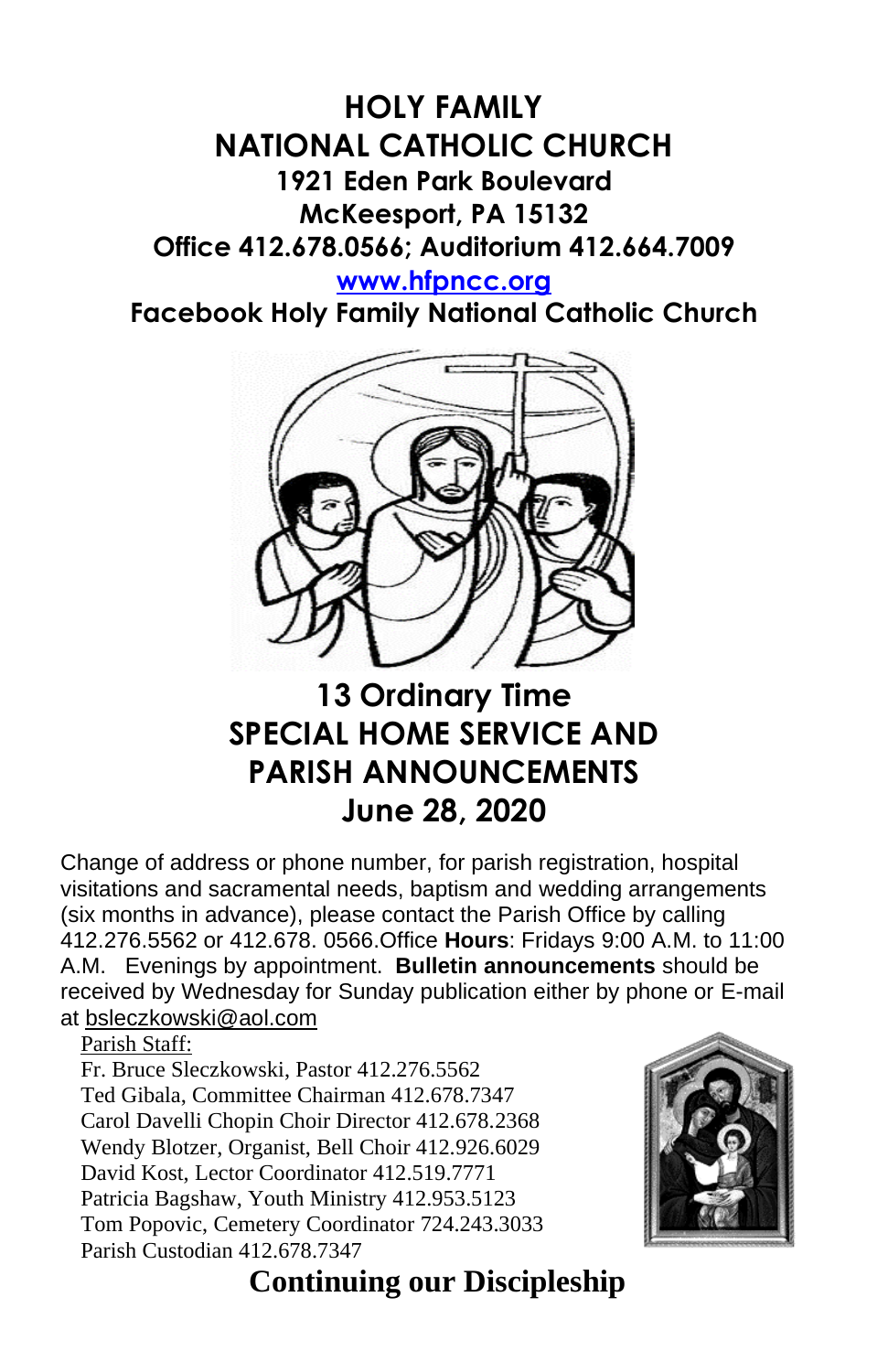### **June is Sacred Vocations Month-Pray for the increase of Sacred Vocations in our Church. Don't forget the Clergy Pension Fund**

### **This Week**

**Sunday, June 28, 2020 13 Sunday Ordinary Time** Holy Mass 9:00 A.M. **+Vince & Victoria Leo** Int. Steffania Piekielek; **+Issac Johnson** Int. Family and Friends

**Sunday, July 5, 2020 14 Sunday Ordinary Time** Holy Mass 9:00 A.M.

These are the recommendations from the Prime Bishop and the Bishops of the church. The Church doors will be open for all the celebrations, but it is recommended to stay home or keep a social distance if attending the liturgy.

### **A Reminder:**

Although we are in the Green Zone, you should not be congregating in the narthex before and after Mass, and face masks are still required to be worn during Mass as well as social distancing in pew seating and receiving communion. The pandemic is still not over and by practicing these

precautions, it will ease concerns for parishioners who would like to begin attending Mass if we all cooperate



keeping to the recommendations . Soon we will be worshipping on a regular basis. We will continue

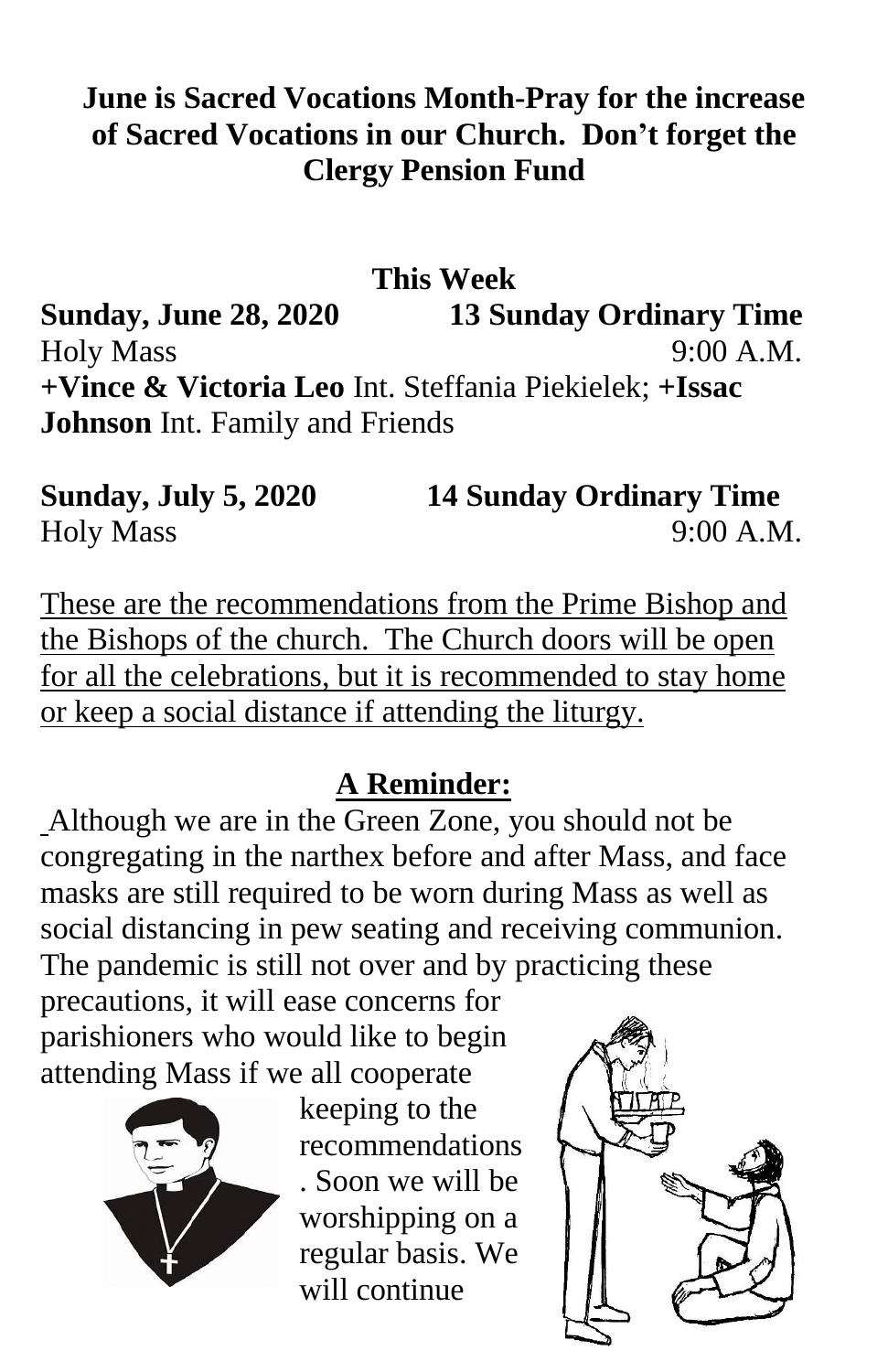keeping the worship center safe by sanitizing the Church before each service. Always check the Website or Facebook for any new recommendations.

# *Anyone who does not take his cross is not worthy of me. Anyone who welcomes you welcomes me.*



 **13 th Sunday in Ordinary Time Word Search**

### **National Youth Retreat/KURS**

Since our 2020 Convocation has been postponed, The YMSR has created a virtual Youth Retreat at the Bishop Hodur Retreat Center known as KURS for all the youth of the Church. Below is the information for participation. Just type in the search column. All Holy Family Parish youth are encouraged to join in the retreat. You can always view our United YMS of R, Kurs, Kurs 2011, and PNCC Facebook pages for more information,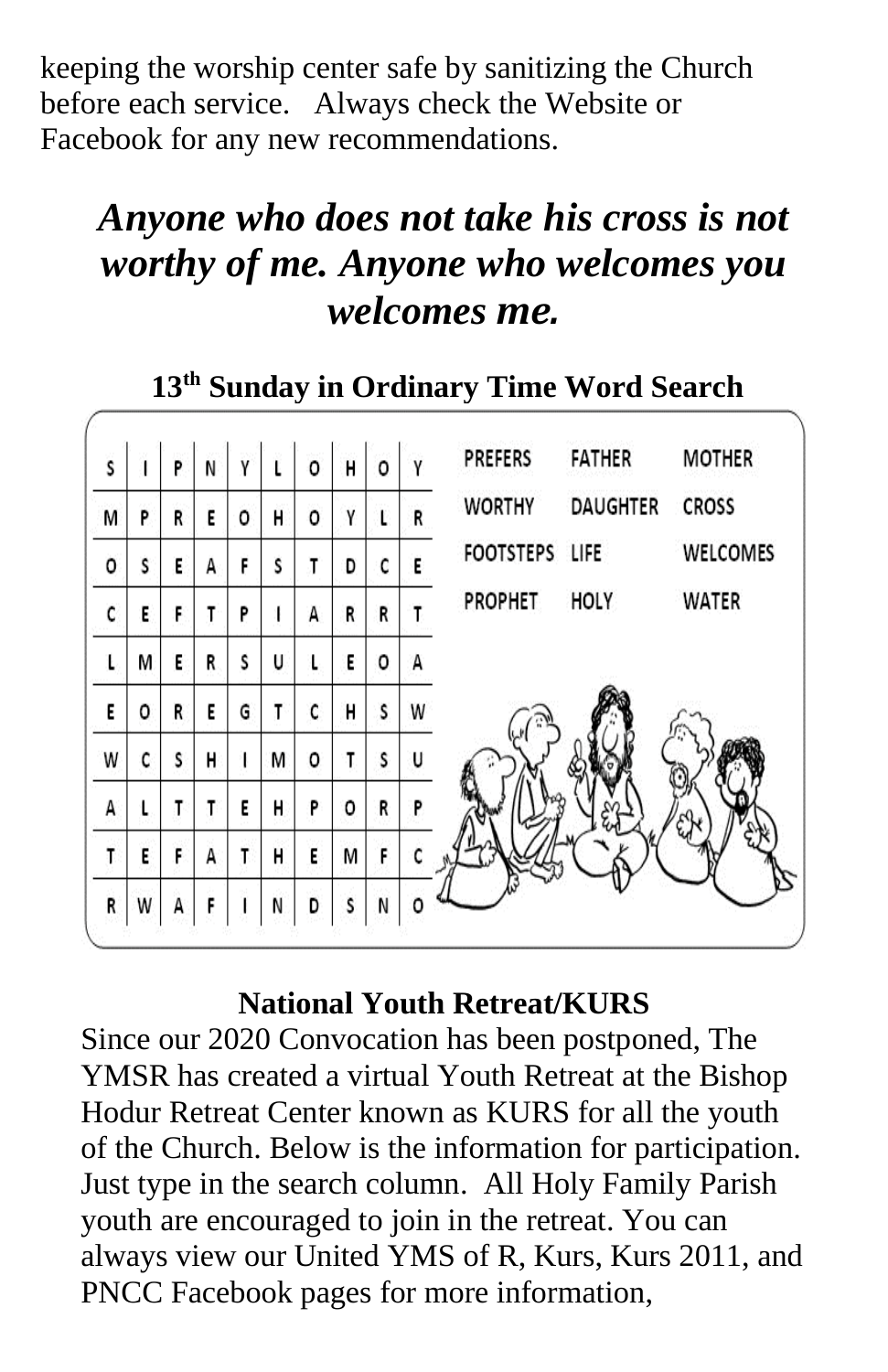## "Kurs" Registration https://docs.google.com/forms/d/e/1FAIpQLSdSbskBPY n8ptabv1rqwaxfU8gdFmeIHsNp-L34f89hmMOdig/viewform?usp=sf\_link

Video

[https://drive.google.com/file/d/1ncEfZoqiVpMGEjU3r5-](https://drive.google.com/file/d/1ncEfZoqiVpMGEjU3r5-US-EpJsp7nho1/view) [US-EpJsp7nho1/view](https://drive.google.com/file/d/1ncEfZoqiVpMGEjU3r5-US-EpJsp7nho1/view)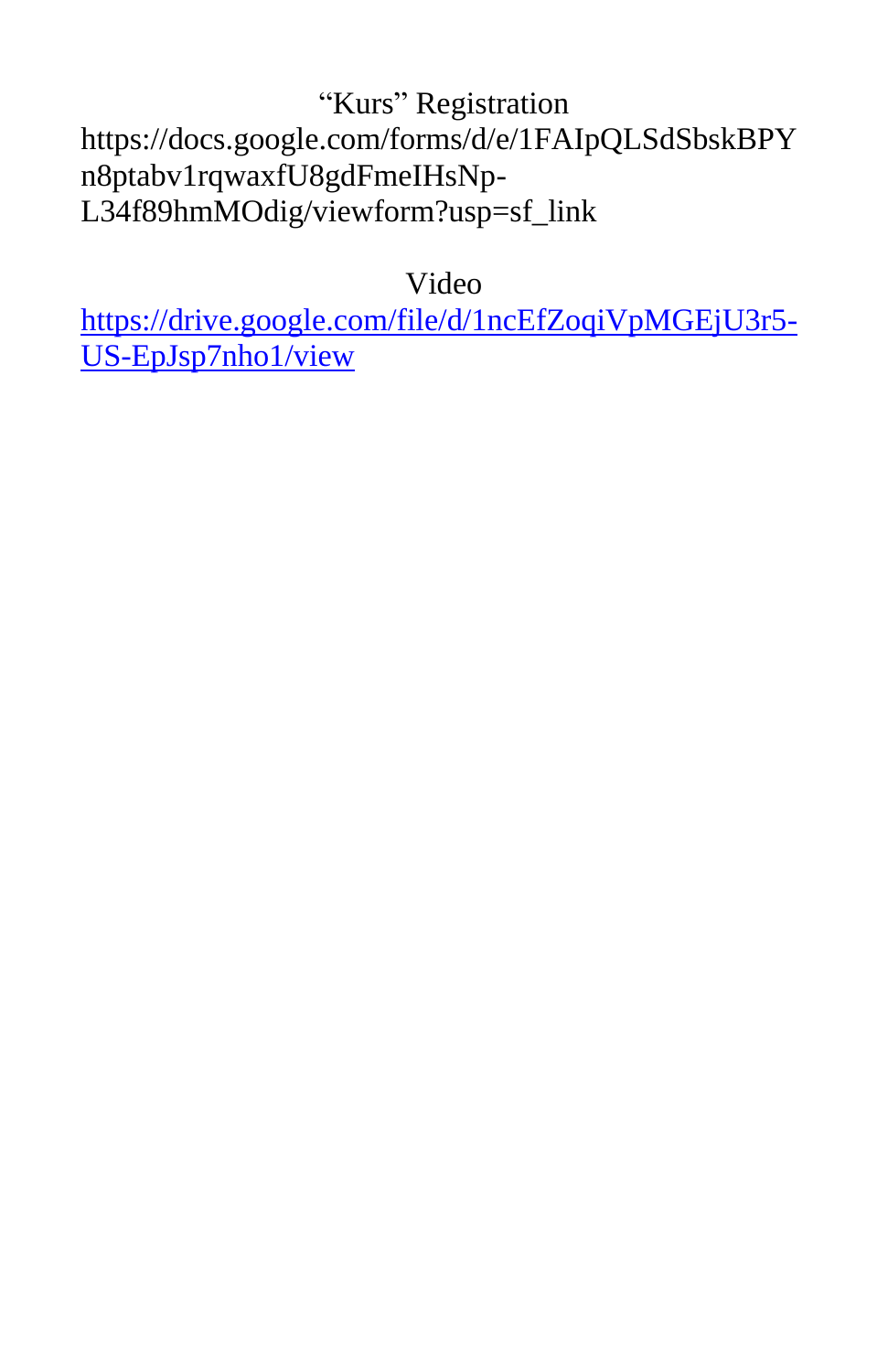# PRAYER FOR VOCATIONS

God our Father, we entrust to You the young people of our country with their problems, dreams, and hopes.

Look upon them with love and call them To follow Jesus, Your Son.

Father, help them to understand that to give one's whole life for You and the Gospel is worthwhile.

Grant them generosity and readiness to reply. Listen, Lord, to the prayers for our young people who, after the example of Mary, have believed in Your word and are ready to be Your servants.

Help them to understand that the call that You have made to them is ever real and urgent.

We ask this through Christ, our Lord. Amen.



*Contact Fr. Bruce if you feel you are called or for information*.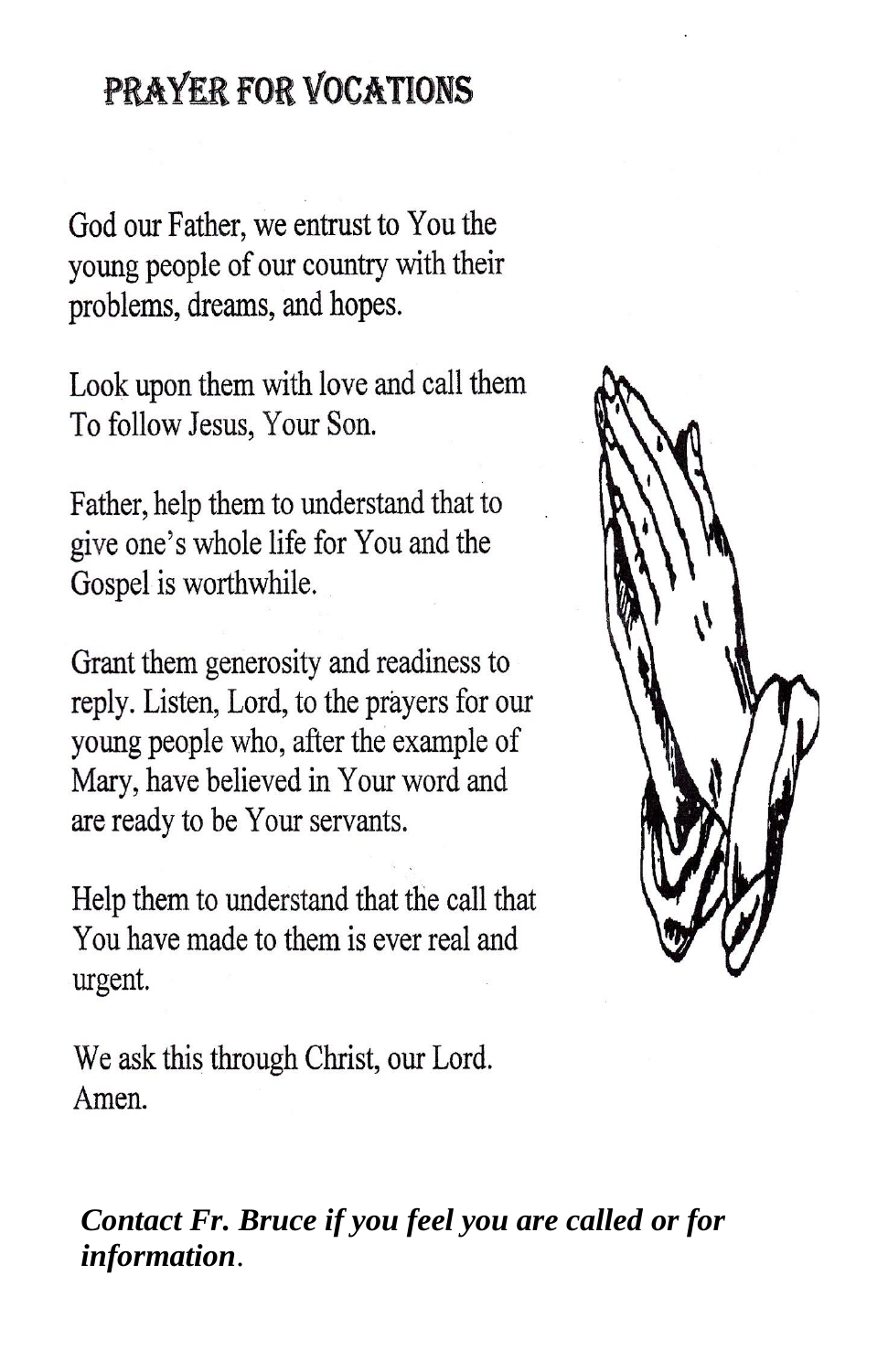# **HAPPY FOURTH OF JULY**

d of the free

OUR THANKS TO YOU FOR ALL THAT YOU DO DEFENDING OUR FLAG THE RED WHITE AND BLUE AS AMERICANS WE KNOW WHAT FREEDOM MEANS THE JOY THE PEACE AND THE RIGHT TO DREAM **FREEDOM WE LOVE BUT IT'S NOT IFREE THE** SACRIFICE IS GREAT AND YOU GIVE WILLINGLY OUR THOUGHTS AND OUR PRAYERS ARE WITH YOU TODAY AS YOU FIGHT FOR FREEDOM SO FAR AWAY MAY GOD KEEP YOU SAFE IN ALL THAT YOU DO AND BRING YOU BACK HOME TO THOSE WHO LOVE YOU **GOD BLESS AMERICA**